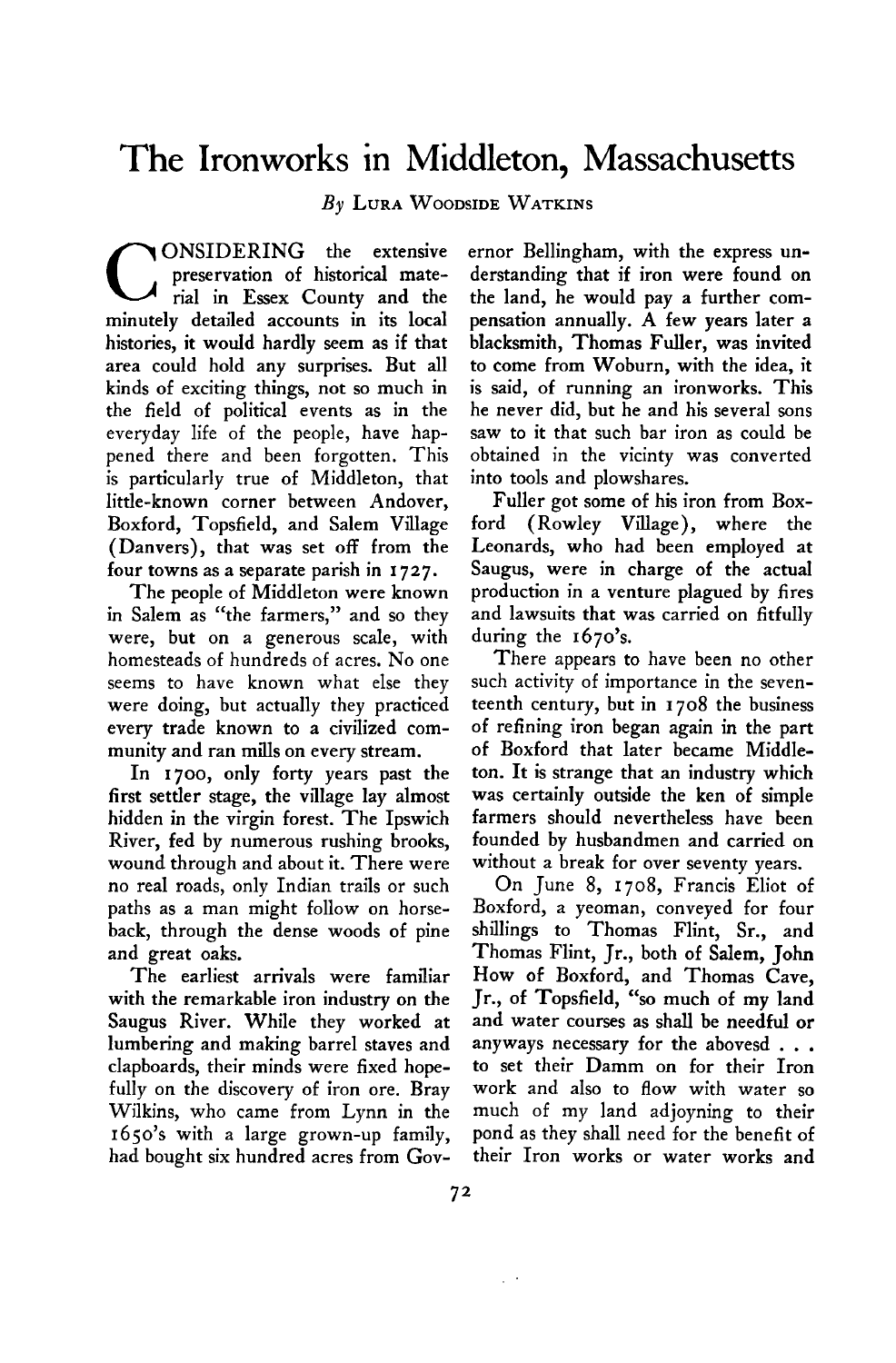**that from time to time so long as they shall keep said works up or in repair."** 

**All of these men lived within the present bounds of Middleton. Francis Eliot's land extended south and southwest of the proposed site and he lived near the present junction of Mill and Liberty Streets. John How was the son of Captain John How, who had been concerned in the earlier Boxford works, and he was a brother-in-law of Thomas Cave, whose sister Sarah he had married in 1697. He too had a large farm on Liberty Street, but much farther north. Cave lived in what was then the southern part of Topsfield. Both he and How acquired further acreage near the ironworks. The Flints had very extensive holdings-as much as one thousand acres at one time, it is said-in the western part of town, then Salem Village, and in Reading.** 

**Captain Thomas Flint, the father, was a millwright and may have been the instigator of the scheme. Undoubtedly he built the dam and the sluiceway of great stones, which is still in place. We may suppose, however, that he had the assistance of the other proprietors. The ironworks was situated on the south side of Pout Pond Brook, just west of the point where the stream runs under Mill Street. The pond created by the building of the dam is still a sizable body of water.** 

**The brook was called the "Ironworks Brook" as early as February, I 7 I 2. Just when the first buildings were erected we do not know, but they are referred to in a deed dated July 19, I 7 I 5. Before that time other figures had entered the picture. Deacon Edward Putnam, Sr., and his son Edward became shareholders, and they, with Thomas Cave, later built the "New house-for Coal," and "the house where the Chimney is" later noted** 

j

**in the Deacon's will. In a deed in 1731 Putnam says that he bought a one-sixth share from Captain Thomas Flint. It seems likely that Captain Flint at the outset had a one-half interest in the enterprise, for, when he died May 24, I 72 I, he left "all my shares in the Iron works" to his sons Thomas and Samuel. This bequest appears in a codicil to his will written two days before his death.** 

**Flint may have had some experience as a very young man (he was born in 1650) at the Saugus works. He was at least acquainted with Samuel Jenks, who sold him a piece of salt marsh. Flint was the only person in the Middleton company who could have had practical knowledge of the kind.** 

In 1721, then, the company con**sisted of Thomas and Samuel Flint, the two Putnams, How, and Cave. HOW'S name does not appear after the first organization and he may have disposed of his shares. The Flints also cannot be traced as owners thereafter. Somewhat later we find that Francis Eliot was a proprietor and he may have been so from the beginning. His generosity in selling a mill privilege for four shillings may be thus explained. After his death in 1739, an inventory of his possessions mentions:** 

**To Part of an Iron Works 40-00-00 To Iron Bars & a Scieth &** 

**Scieth Tackling 4-10-00 To Four hundred of new Iron** 

**I 6-00-00** 

**Daniel Kenney was probably another early proprietor, for his land adjoined the site of the works. He had acquired property in the vicinity as early as 1704 and in 1720 became the sole owner of the house and farm which he had previously shared with his brother Jonathan. Kenney was a mason. On October 25, 1744, he sold his one-sixth share to his**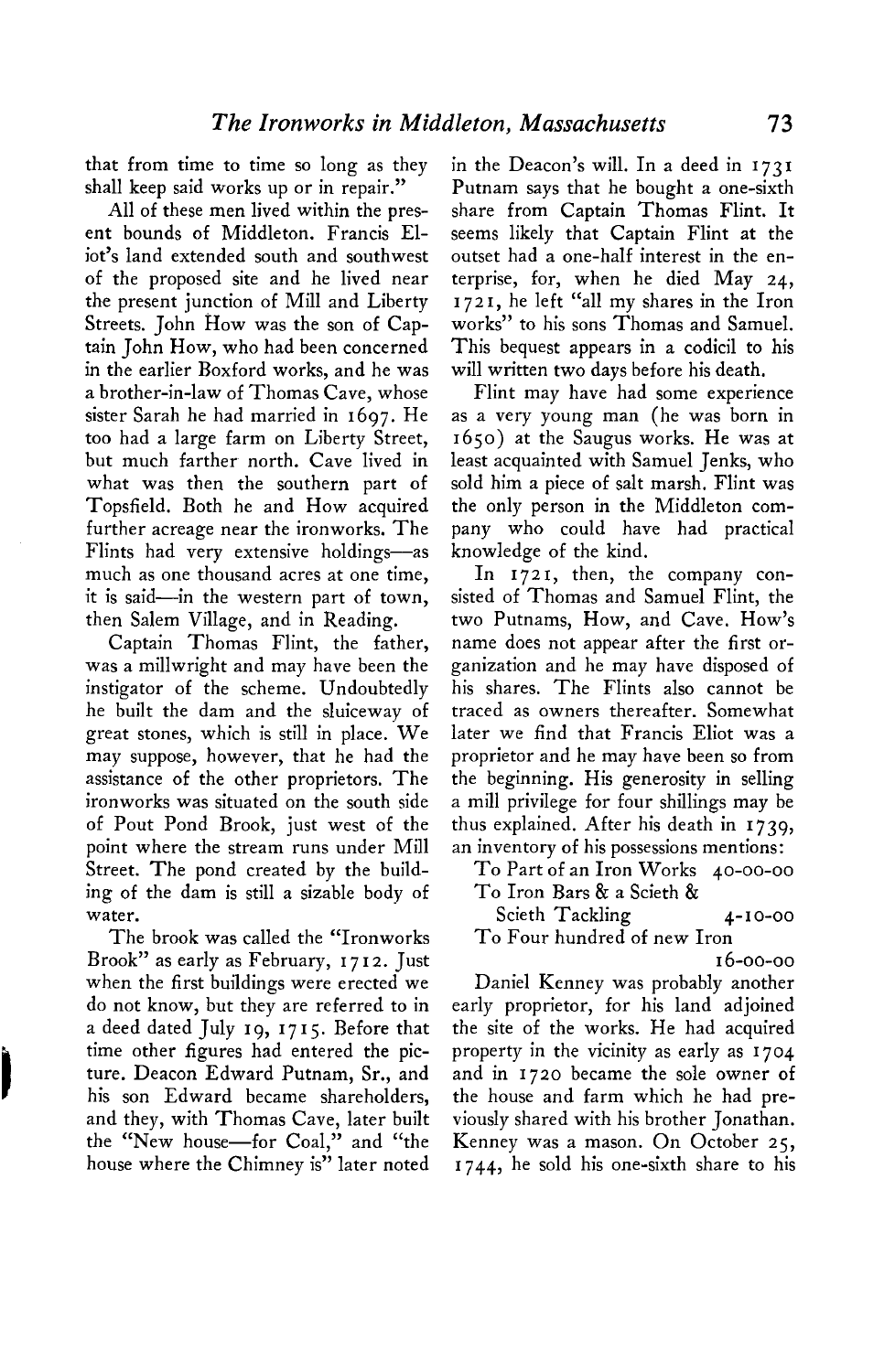**Israel died three years later, his inven- done there. The area is now rather thicktory, dated June 29, 1747, mentions ly wooded, but no doubt in the days of "One Sixth part of an Iron mill ironworking it was deforested in order** 

**veniently placed near Pout Pond meadow forge.** 

**son Israel, who was a blacksmith. When was deeply pitted, as if digging had been 7: 10: 0." to make the tremendous quantities of The ironworks in Middleton was con- charcoal that were necessary for the** 



**FIG. I. SLUICEWAY AT DAM ON POUT POND BROOK, MILL STREET, MIDDLE-TON, MASSACHUSETTS, RELATED PRESUMABLY TO THE OLD IRONWORKS, '708-1793 Photograph by Leo Litwin, 1956.** 

**-an area of low land lying along the brook, where almost everyone in town had some rights for the purpose of cutting turf, or peat. It was the kind of terrain where bog iron could be dug, and the evidence indicates that the company did not have to seek further for their supply of "mine." Some years ago the pond was drained, and a neighbor, Arthur E. Curtis, noticed that the bottom** 

**This works was operated simply as a bloomery, i.e., it prepared iron by the direct process. The bog ore was pounded by a triphammer into blooms, or round batches, and then submitted to intense heat in the forge until impurities were eliminated. It was then hammered by hand into bars convenient for blacksmiths' use.** 

**This operation required special skill**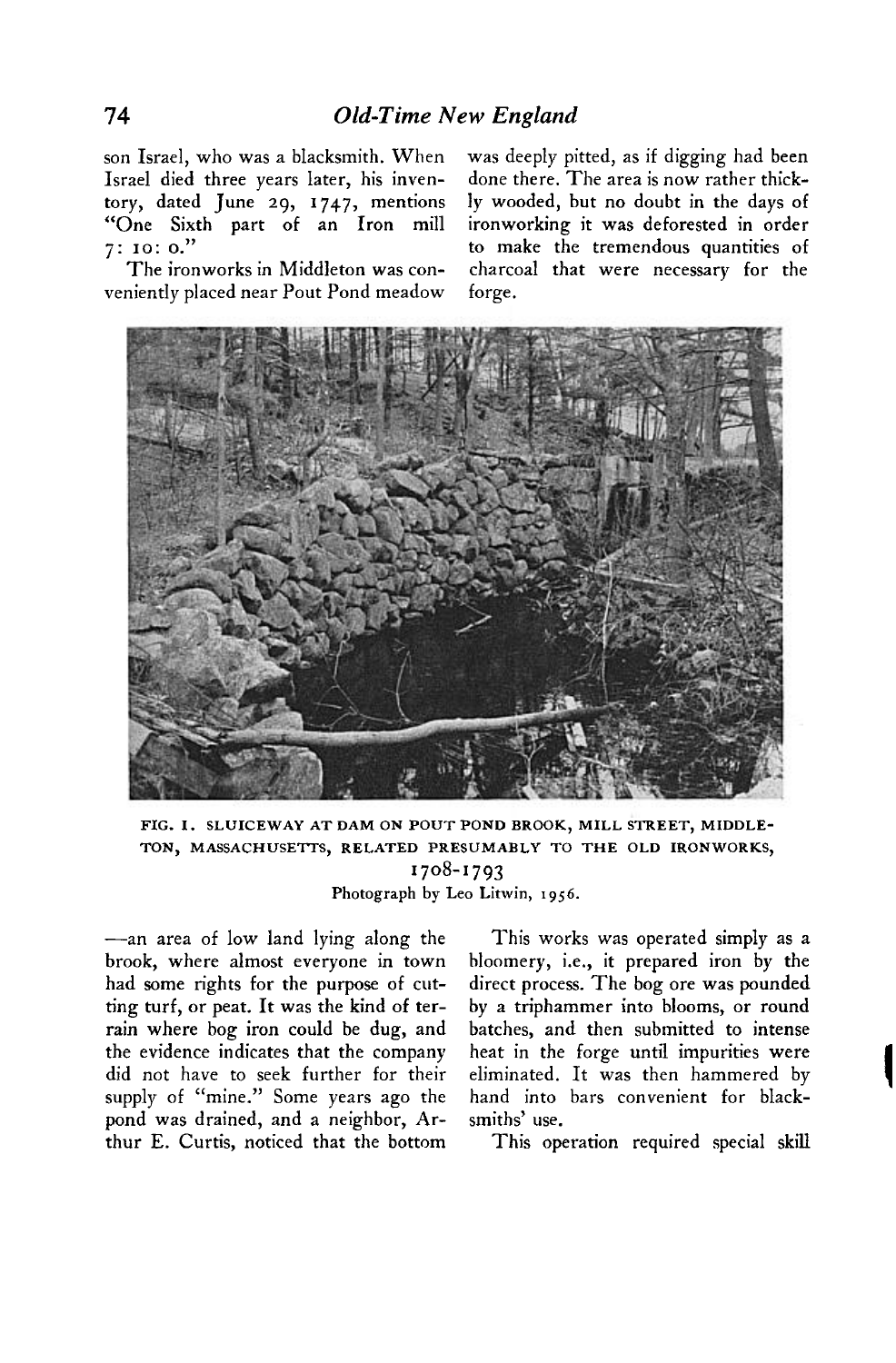**and knowledge beyond that of the ordinary ironworker or blacksmith, so it is not surprising to find that the first bloomer whose name occurs in records was a complete stranger in town. In fact, he is still a stranger, for extensive research has told us little about him. He**  first appears June 1, 1731, when Ed**ward Putnam, Sr., sold to "Joseph Steel, now Residing in Middleton, a Bloomer, and Timothy Fuller of Middleton, yeoman, for f3o, All my Sixth Part of the Iron Works now standing in Middleton abovesd on the Brook called Pout-Pond-Brook. That is The part which I bought of Capt. Thomas Flint And the above named Joseph Steel and Timothy Fuller, to pay all the Damage that shall arise by Flowing, according to what shall be laid upon sd works, in proportion with the rest of the Owners of sd works, And the Rent that is due to Thomas Cave, my sixth part of all that is to be paid to**  Him and others. And the abovesd Ed**ward Putnam Senr to Give all my Right Title and Interest, being one sixth part of the Works, House, hamer, Anvil, and Bellows and all other Utensils, with the sixth part of the Stream and Lands and all priviledges and Appurtenances thereto belonging or anyways appertaining in Partnership with the Partners thereto belonging."** 

**This was the prelude to an event that occurred on August 2 of the same year, when Steel married Sarah Putnam, daughter of Edward, Jr. In the following year he was of Rowley, and still called "bloomer," when, on May 6, he sold his newly acquired twelfth part of the ironworks back to his father-in-law. In 1735 Steel and his wife were back in Middleton, where four of their children were born between 1735 and 1745. Since this man was so closely connected**  **with the works, it seems evident that he was conducting the bloomery during this decade and perhaps earlier.** 

**Up to this time, records contain little information about the operation or relative success of the works. One little item was gleaned some fifty years ago by George Francis Dow, who headed it, "The Bursting of the Dam at the Boxford Iron Works." It was a paragraph from the Boston News Letter of October I, 1725:** 

**"The foregoing Account demonstrates that Water is a bad master and brings to remembrance the Vanity and Vexation of the Spirit, with which the Owners of the Iron Works at Topsfield were exercised. They made a strong Dam to dispose of the Water for their Service. But it pass'd over the firm land beside the Dam which was not discerned, or not seasonably guarded against; Presently after, it insinuated itself under the Turff, and then it rushed with such Violence as to throw down the Trees, and conquer all opposition; it quickly forced a large & deep Channel. And the Owners were put to the sore travel of making a second Dam, or else the first tho' standing, had stood to no purpose."** 

**The writer was incorrect in saying that the ironworks was in Topsfieldthere was nothing of the kind there in I 72 5-but Mr. Dow was right in calling it the Boxford ironworks, as it was until 1727.** 

**Isaac Kenney and his younger brother Israel, born in 17 12, both of whom were blacksmiths, were no doubt active in the practical business of the manufacture. Isaac learned the art of blooming and took over when Steel left off. He was called "bloomer" when he signed a note as security for Israel on February 25, 1746. Isaac Kenney lived on the**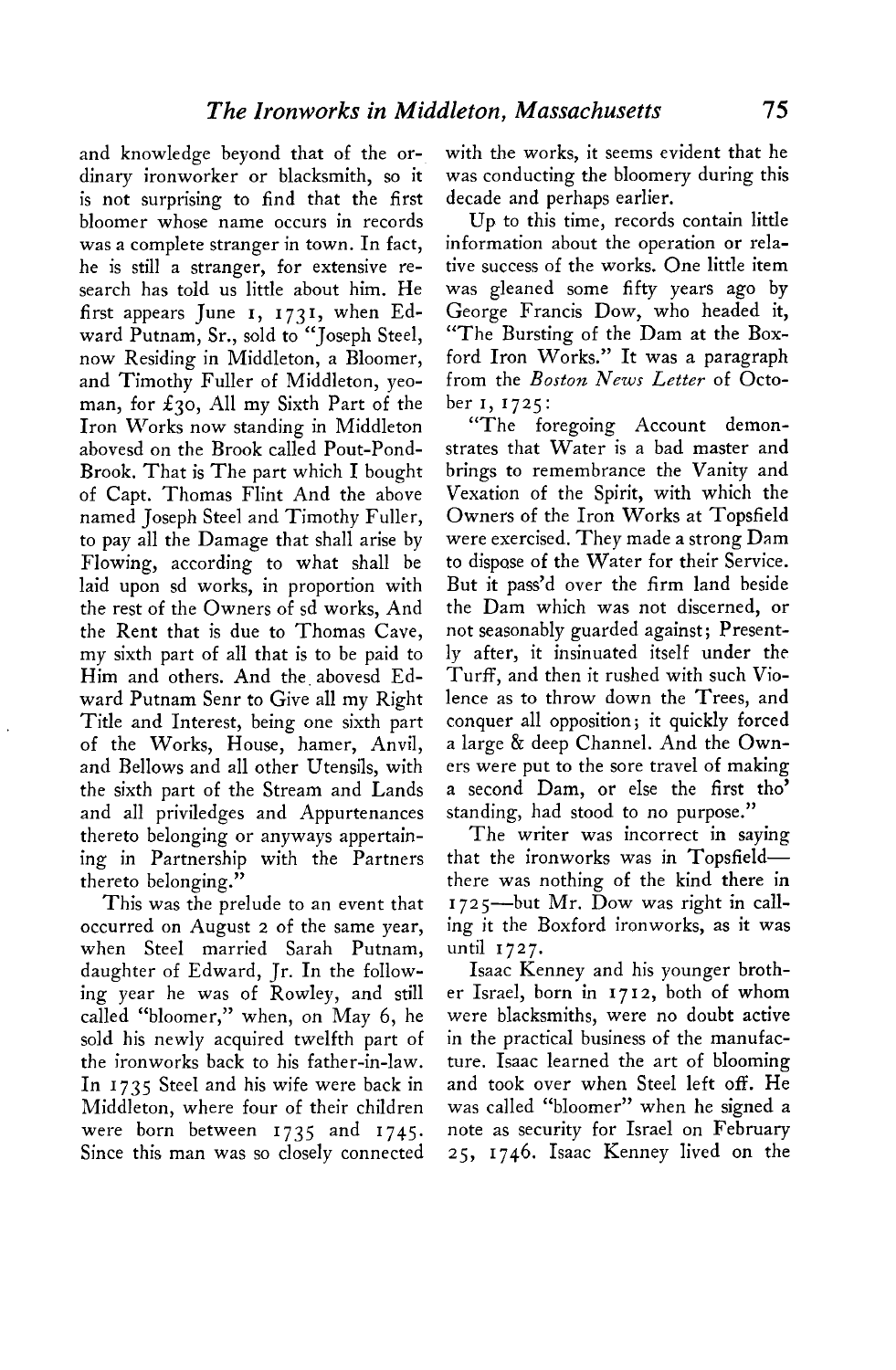**farm deeded to him by his father, Daniel, in 1735, the father keeping half the house, barn, and orchard during his lifetime. This house was built before 1720, when Daniel took title to it. When Isaac died in 1798, he was living in the house shown in Fig. 2. It was intended to accommodate two families as was the first homestead, and may or may not be the original structure. Known locally as the "old Kinney house," it burned to the ground in the 1920s. '**

**In 1734 Edward Putnam, Jr., sold to Thomas Cave an acre and a half of land and his "one sixth part of an Iron Works standing on the forsaid pout pond brook. Also One Sixth part of the Stream Hammer Anvil & Bellows with the Sixth part of all the utensils belonging to the sd Iron works." On December I, 1736, Edward Putnam (probably Edward, Jr.) conveyed thirteen acres of land on the "East or Southwardly side of Pout Pond Brook near the Iron works" to Edward Nichols for 21 IO. With this land he sold one-twelfth part of the works with all equipment, tools, and the materials "for the Use of sd Works with one twelfth part of the Work House and a Coal House which was Ezra Putnam's." This appears to be the share that Putnam bought of Joseph Steel.** 

**Ezra Putnam was Edward, Jr.'s brother. His father in a will dated March I I, I 73 I, devised to him "my share in the Iron works and that New house that I built for Coal. I also give him my share of that house where the Chimney is That I and Thomas Cave & my son Edward built." Deacon Putnam did not die until I 748. Meantime, three months after writing the will, he had sold his sixth share to Fuller and Steel. It is not clear how Ezra obtained his title to a share.** 

**Edward Nichols was a miller who** 

**operated a gristmill farther up the stream, where Liberty Street now crosses it. He had, of course, damned the brook, and that led to the necessity of an agreement with the proprietors of the ironworks. A deposition, entered at the Essex County Registry of Deeds, shows how the matter was settled :** 

## **Sept. 5, 1738.**

**Deposition of Joseph Knight, aged 54 years**  who testifieth-that some years past he was **called to be a witness of an agreement between Thomas Cave and Edward Nicholls both of Middleton-Agreement was that sd Nicholls should proceed to finish his Mill that was erected and to make a Dam to Raise Water for said Mill and promis'd that he would not Disturb or Molest him (Nichols) paying him (Cave) the damage yearly in case they could not agree-it should be left to Mr. Thorndike Procter of Salem to determine what Damages were-Joseph Knight.** 

**John Nichols, aged seventy-one years, testified to truth of above.** 

**Records show little about what occurred at the works during the next twenty-two years, but there is no question that it was in operation. Tradition says that it was run by Thomas Cave and the Kenneys, and for once tradition seems to be right. Israel Kenney died in 174.7, leaving his share to his infant son Israel. Whether Isaac Kenney owned an interest at that time is uncertain. The Putnams and other early proprietors were out of it by then, and it is probable that Thomas Cave gradually acquired the shares of Nichols and Eliot, until by I 760 he was to all intents and purposes the sole owner, with Isaac Kenney and his young sons, Asa and Simeon, running the works. Timothy Fuller alone never relinquished his rights in the business.** 

**On March 15, 1760, Thomas Cave, who was then. eighty years old, sold the works with ten acres of land to Kenney.**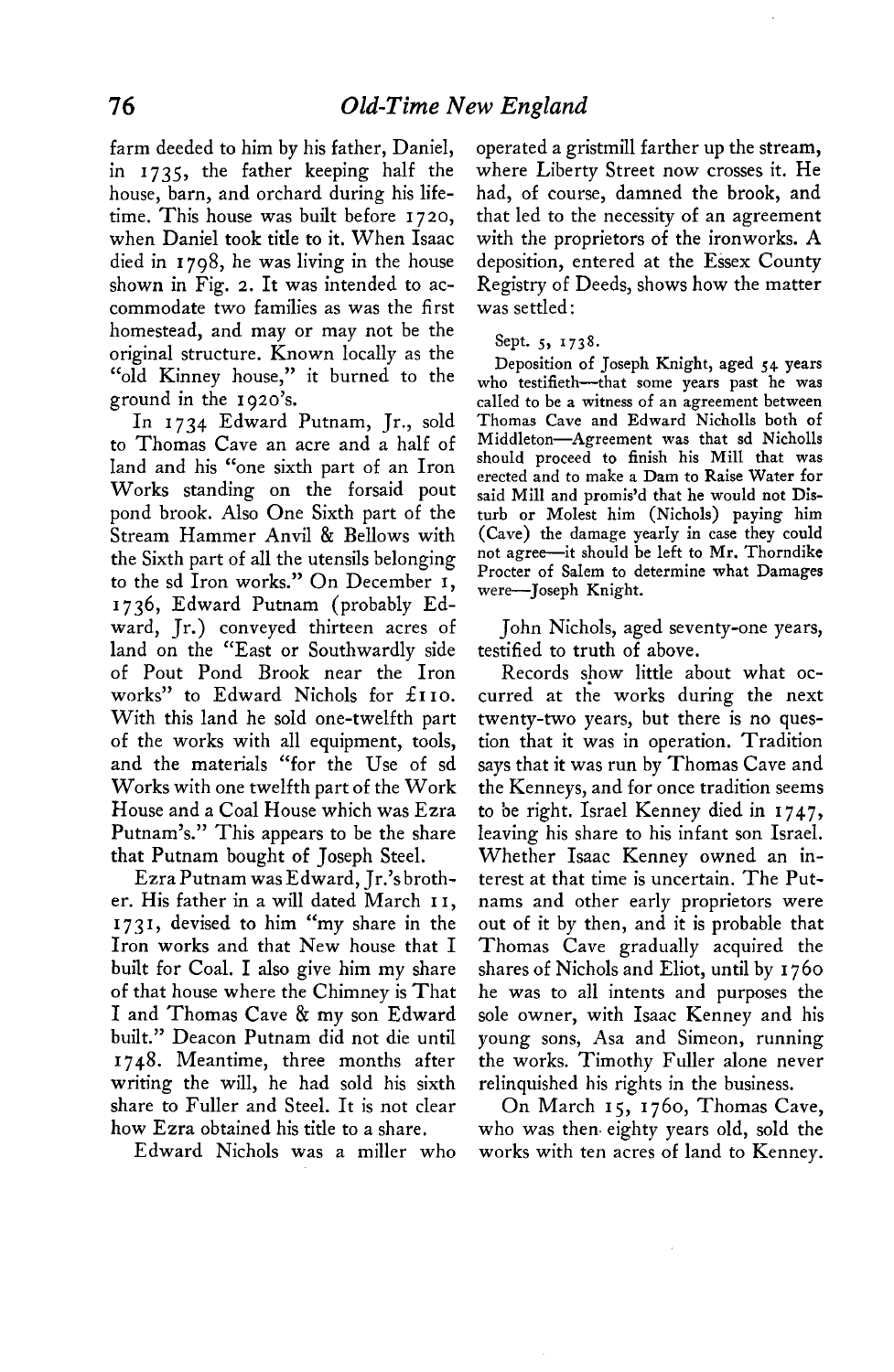**termines the exact location of the ironworks.** 

for and in consideration of one hundred and thirty-three pounds, six shillings and eight pence Lawfull Money to me in hand well and first mensied. Likewise<br>Truly Paid by Isaac Kenney of the same on the said Premises. Truly Paid by Isaac Kenney of the same

I quote the deed almost in full, as it de-<br> **by** the Land of Bangamin Nickols to the Up-<br> **termines** the event location of the iron by the Land of Bangamin Nickols to the Up**land of the said Cave thenc Northestly & Estly bv the Upland of the said Cave to the North**  I Thomas Cave of Middleton **. .** . yeoman, ende of the Iron works Dame thence East **r** and in consideration of one hundred and about three Poles to a Stake and Stons thenc Southwardly by the Rode to the . . . bounds first mensied. Likewise an Iron works standing



**FIG. 2. HOME OF ISAAC KENNEY, "BLOOMER" AND "BLACKSMITH," MIDDLETON, MASSACHUSETTS From an early photograph.** 

**Town County and Province aforesaid Bloomer . . . have bargained and Sold . . . and forever confairm unto him the said Isaac Kenney . . . a Sartain Peace or Parscell of Upland medow and Swamp Land containing by Estimation about Teen Ekers . . . in Middleton . . . bounded as followeth beginning at a Stake and Stons aboute it and standing by the Brige on the South Side of a Brook known by the name of Poute Pond Brook near the Iron works & frome said bounds westerly to the Ende of a Stone waall Standing on the South side of the Iron works and by the Land of Bengam Nickels thence Southwesterly as the waall now stands to a Wallnut tree Marked by the Land** 

**From this time on the enterprise was in the hands of the Kenneys. Isaac was then fifty-five years old. He was evidently a husky man, as might be expected of one accustomed to such hard labor; it was more than thirty years later, when he was eighty-six, that he thought of making a will, and he lived for five years after that. It is quite possible that he pursued his activities until he was well past seventy. Assuming that he was able to do so until he was seventy-five, we may**